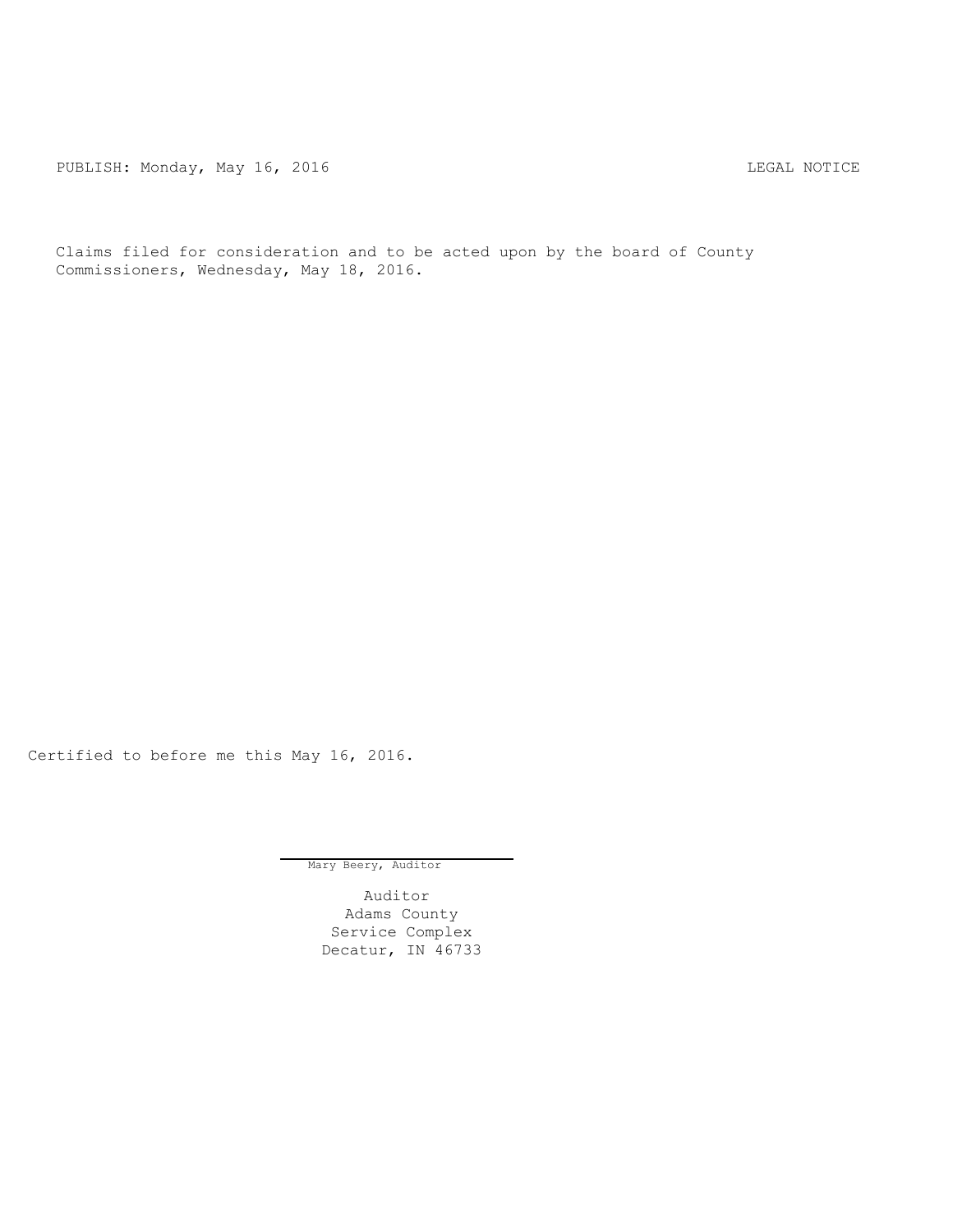

## **Claims Docket for Newspaper Adams County, Indiana**

## For Period: **4/21/2016** to **5/5/2016**

*313 W. Jefferson St. Decatur, IN 46733 (219) 724-2600*

## Date Claims to be Paid: **5/18/2016**

| Vendor                                 | Amount     | <b>Vendor</b>                         | Amount             |
|----------------------------------------|------------|---------------------------------------|--------------------|
| Adams County Economic Development Corp | 57,325.39  | Adams Memorial Hospital               | 31,376.55          |
| <b>AIT Laboratories</b>                | 435.00     | American Health Care Supply           | 546.96             |
| Appraisal Research Corporation         | 5,291.03   | Arnold Lumber Co., Inc.               | 389.98             |
| Berne Ready Mix                        | 2,054.03   | Berne Tri-Weekly News                 | 248.83             |
| Suburban Propane LP                    | 214.50     | <b>Charles Bowers</b>                 | 2,333.33           |
| <b>Chet's Pest Control</b>             | 120.00     | Cintas Location #338                  | 54.35              |
| City Of Decatur                        | 3,765.28   | Decatur True Value                    | 2.68               |
| <b>Complete Printing Service</b>       | 217.75     | Computer Systems, Inc.                | 68.84              |
| Dealership Holdings LLC                | 30,800.00  | Craigville Telephone Comp             | 119.00             |
| Darrell Sigworth                       | 25.00      | David L. Sommer                       | 50.00              |
| Decatur Chamber Of Commerce            | 15.00      | Decatur Daily Democrat                | 20.03              |
| Decatur Tire Center                    | 587.56     | Douglas L. Bauman                     | 118.00             |
| Erie Haven                             | 2,348.40   | Gordon Food Service                   | 2,915.15           |
| <b>Heller Nursery</b>                  | 67.50      | Hilty Engine Service                  | 182.25             |
| Kiess Electric                         | 414.57     | M. D. Landscaping Service             | 1,195.00           |
| Moser Motor Sales, Inc.                | 188.34     | National Oil And Gas                  | 276.49             |
| Park Center, Inc.                      | 103,410.00 | Parrish Electric/PhazPak Inc          | 28.33              |
| Rhonda L. McIntosh                     | 25.00      | Ronnie L. Smitley                     | 50.00              |
| Roto-Rooter                            | 200.00     | <b>Shifferly Dodge</b>                | 70.40              |
| St. Joseph Health Systems, LLC         | 691.01     | Stone-Street Quarries, Inc.           | 74.96              |
| Teryl R. Smith                         | 30.00      | Top Supply Company LLP                | 475.35             |
| Treasurer of Adams County              | 80.41      | Tri-State First Aid                   | 295.00             |
| West Payment Center                    | 1,251.03   | Burry, Herman, Miller & Brown, P.C.   | 9,655.49           |
| CenturyLink                            | 645.23     | Imi Irving Material, Inc.             | 609.07             |
| Adams County Automotive Supply, Inc.   | 105.98     | Chris Krull                           | 195.00             |
| Waste Management                       | 407.75     | Indiana Dept. Of Transportation       | 117,268.31         |
| Ray O'Herron Company                   | 773.64     | Hi-Way Service, Inc.                  | 41.56              |
| Sirchie Acquisition Company            | 366.47     | Don Myers Plumbing                    | 474.15             |
| Summit City Reporting, Inc.            | 154.90     | Bob's Locksmith Shop                  | 7.00               |
| Deborah S. Stimpson                    | 321.00     | Rex Marbach                           | 119.00             |
| Tom Magnan/Special Needs               | 231.07     | Kristina Nichols                      | 19.36              |
| Harvest Land Co-op                     | 16,994.19  | Koorsen Fire and Security, Inc.       | 76.45              |
| Wal-Mart                               | 64.09      | Adams County Truck Repair, Inc.       | 5,140.70           |
| Law Enforcement Training Board         | 53.50      | Radisson Hotel                        | 598.08             |
| Beth A. Webber                         | 506.24     | Thomas R Krueckeberg                  | 60.02              |
| Michael G. Werling                     | 620.00     | Professional Food Equipment & Service | 583.99             |
| Troyer's Market LLC                    | 2,669.64   | Harris Computer Systems               | 141.40             |
| <b>Uricks Trucking</b>                 | 2,995.00   | Ultramax                              | 1,655.00           |
| Dick J. Beard                          | 178.54     | Bi-County Services, Inc               | 3,276.00           |
| Alpine Falls, Inc.                     | 45.94      | Bureau of Motor Vehicles              | 30.00              |
| Verizon Wireless                       | 1,130.47   | <b>Stationair's Express</b>           | 451.67             |
| Landon Patterson                       | 4,027.22   | ATCO International                    | 86.00              |
| Lutheran Hospital                      | 189.45     | Habegger's Ace Lumber #4488           | 18.99              |
|                                        |            |                                       |                    |
| CDW Government, Inc.                   | 1,023.16   | FlexPAC<br>Decatur Ace Hardware       | 1,256.76<br>171.91 |
| RICOH USA, INC.                        | 163.85     |                                       |                    |
| WM Imaging Solutions, Inc.             | 55.81      | Allied 100, LLC                       | 1,304.00           |
| First Response                         | 108.13     | O'Reilly Auto Parts                   | 3.68               |
| Brenda Alexander                       | 236.28     | Central Customer Charges              | 285.34             |